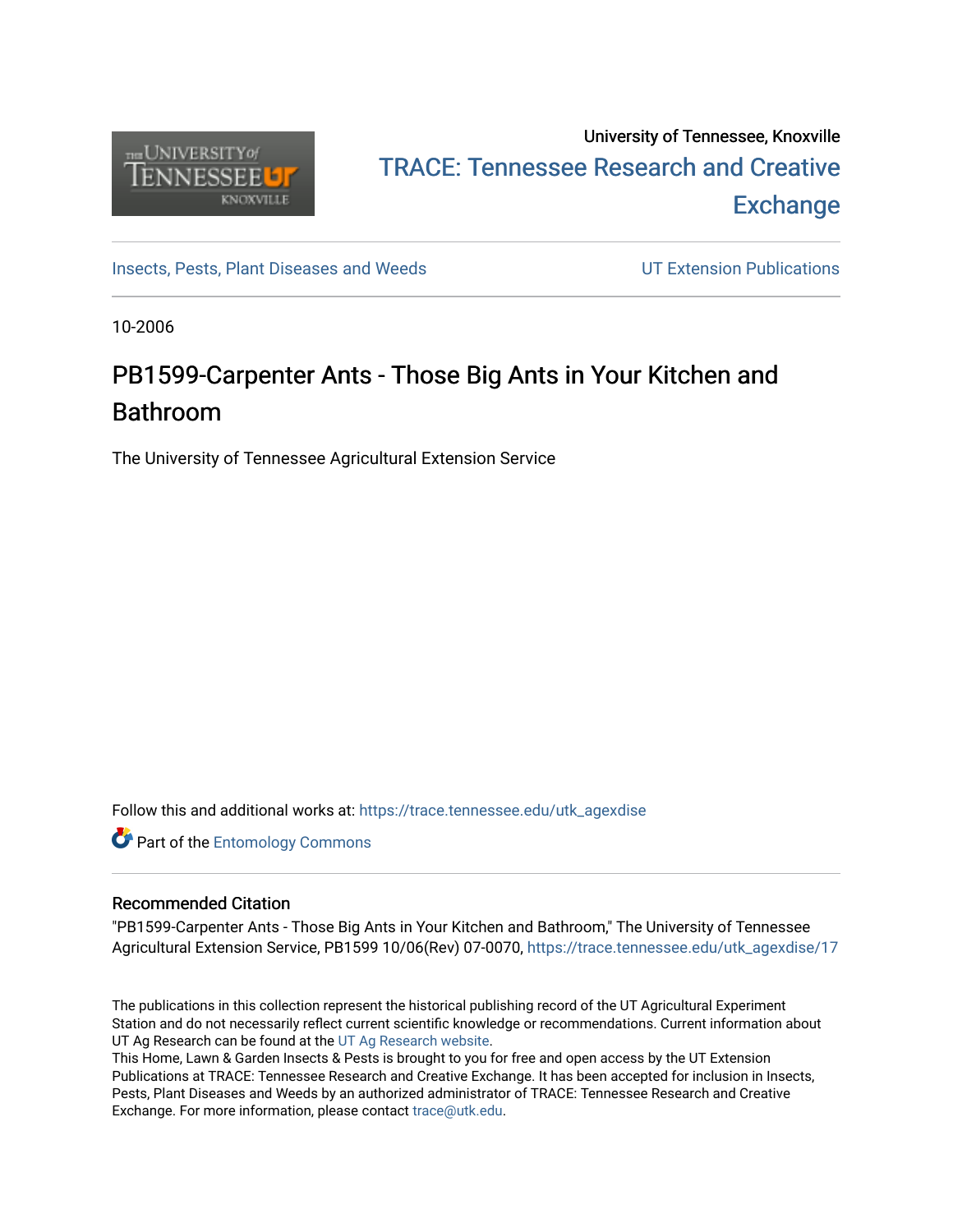



THE UNIVERSITY of TENNESSEE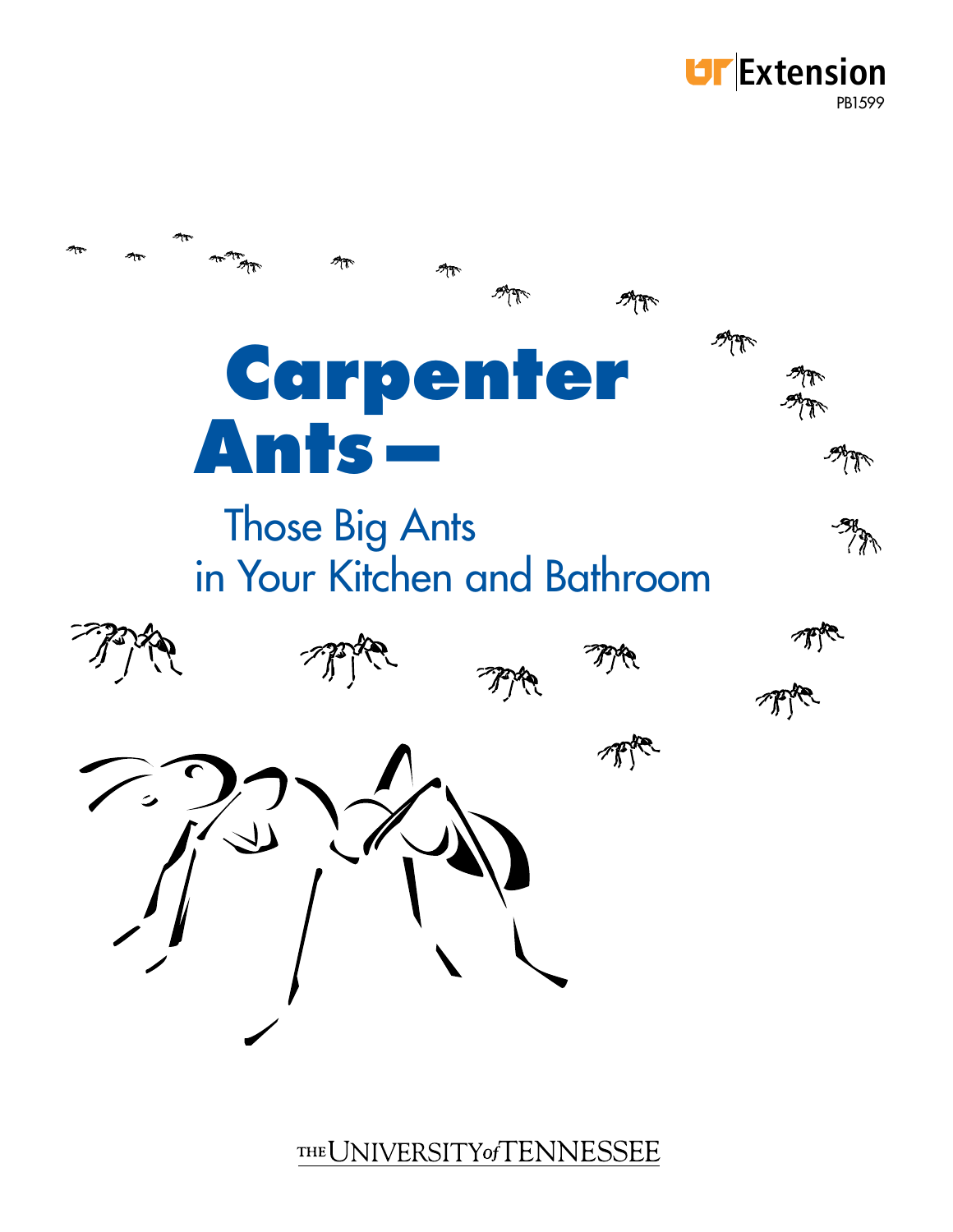# **Carpenter Ants—** Those Big Ants in Your Kitchen and Bathroom

*Karen M. Vail, Associate Professor Entomology and Plant Pathology*

For wondered about those big, black ants in<br>
your house? You know, the ants you spray<br>
every time you see them in the kitchen and<br>
hathroom but they keep coming back. Or maybe your house? You know, the ants you spray bathroom — but they keep coming back. Or, maybe

their mandibles and spraying formic acid from the end of their abdomens into the wound. A circular fringe of hairs on the end of the abdomen allows the ant to direct the spray.

it took the occurrence of a mating flight of the winged forms (usually in the spring or summer) to alert you to their presence, since the worker ants (no wings) are most active at dusk or in the evening. This publication will help you deal with this challenging pest problem.

### The Problem

We have approximately 10 species of carpenter ants in Tennessee. Carpenter ants (*Camponotus* spp.) vary in size and color. The ones commonly found in structures are usually large (1/4 to 1/2 inch) and blackish in color; however,



**Figure 1.** The carpenter ant's sharp mandibles are used for removing wood.

Besides being an annoyance, carpenter ants can be destructive and may damage wood by hollowing it out for a nest. The ants excavate galleries that have a smooth, sandpapered appearance. Shredded fragments of wood similar to coarse sawdust or wood splinters are ejected from the galleries, along with dead ants and bits of other insects that the carpenter ants have eaten. When such accumulations are found, it is a good indication that a nest is nearby. Homeowners often

there also are several species that are reddish-orange or reddish-orange and black. Carpenter ants

- Besides being
- an annoyance,
- carpenter ants
- can be destruc-
- tive and may
- damage wood
- by hollowing it
- out for a nest.

can be an annoyance when they forage indoors searching for food and water. Carpenter ants do not sting because they lack stingers, but they can and will bite if picked up. They have very strong, sharp mandibles that are used to excavate wood (Figure 1), and they defend themselves by grasping the attacker with

complain about bits of the above-mentioned debris regularly falling from a wooden porch that is infested with carpenter ants. Often, however, the excavated sawdust remains hidden behind a wall or in some other concealed area.

Carpenter ants nest in either moist or dry wood, but prefer wood that is moist. Consequently, nests often occur in wood dampened by water leaks, e.g., around sinks, bathtubs, poorly sealed window and door frames, roofs, gutters, or down spouts. When considering likely nesting sites, it is important to remember that carpenter ants often nest in areas other than wood, such as beneath insulation or in false ceilings. Nests are especially common in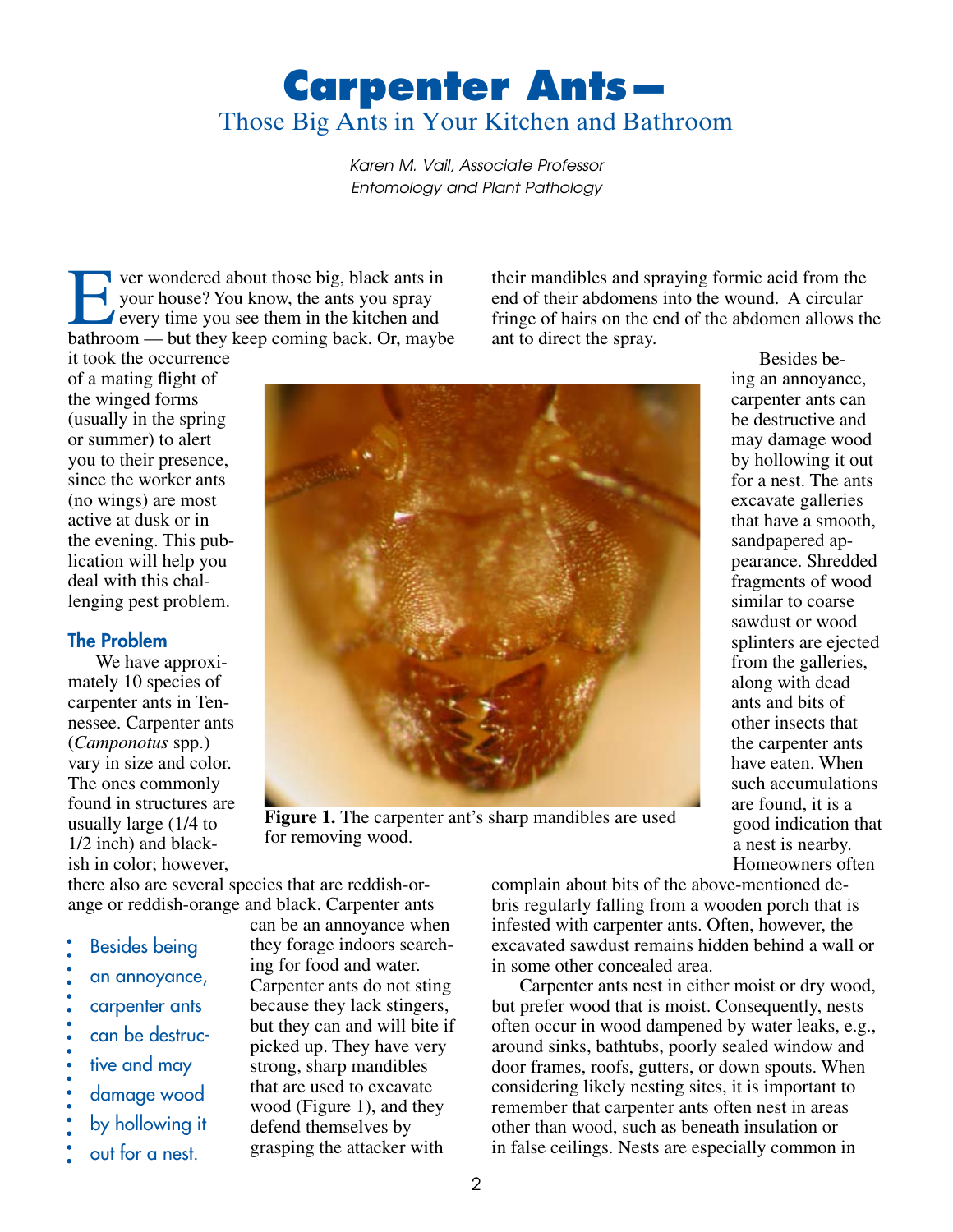moist, hollow spaces — within the wall behind a dishwasher, in a hollow porch column or a shower curtain pole. Some of the smaller carpenter ants are more likely to use a pre-existing void, such as a pith of a stem, a window-shade roller or the top channel of Venetian blinds.

Carpenter ant nests may be located inside or outside the structure. Ants occasionally observed inside the home actually may be nesting outdoors in a tree stump, the hollow of a standing tree, landscape timber or woodpile and may be foraging indoors only in search of food. However, noticing five or more carpenter ants per day in an area of the home where there is no food, such as a bathroom or bedroom, usually indicates an indoor nest. Swarms of winged carpenter ants emerging indoors are another sign of an indoor nest, as is the sighting of

- $:$  It is important to be able to distinguish
- between the
- wood-destroying
- carpenter ants
- and nuisance
- ants.

ants indoors during winter or on cool or rainy days.

Flying ants indoors do not always indicate the presence of a parent or main colony. Carpenter ants usually have more than one nest site. One study indicated that the black carpenter ant had two to six nest sites. The parent colony may contain the egglaying queen, eggs and small larvae, while the satellite colonies usually contain large

larvae, pupae and reproductives (unmated males and females with wings). Thus, carpenter ants may form satellite colonies without a queen inside the home. It is necessary to locate and treat the parent colony to prevent further infestation of satellite colonies in the home.

The potential for damage exists only when carpenter ants are nesting within the structure. While large colonies can potentially weaken studs, joists and other structural timbers, damage is not normally as extensive as that associated with termites. Remember, carpenter ants remove wood to make a space for their nest, while termites eat the wood. Damage produced by smaller carpenter ant colonies may be insignificant, but this can only be determined by locating and exposing the nest area.

#### Misidentification can lead to unnecessary pesticide use and cost

It is important to be able to distinguish between the wood-destroying carpenter ants and nuisance ants. There are two other ants that closely resemble the carpenter in size, color and in many of their

characteristics. A relatively large black ant that is often mistaken for a carpenter ant in Tennessee is the black field ant, *Formica subsericea*. Another *Formica* species, often called the Allegheny mound ant, is reddish-orange and black and resembles several of the carpenter ants found here. Many costly "carpenter ant" jobs are inadvertently sold to homeowners by pest control firms that confuse these two "look-alike" ant groups.

A good hand lens is needed to observe these ants. They all have a one-segmented waist and a circular ring of hairs on the end of the abdomen (Figure 2). View these ants from the side to determine their identity. Carpenter ants have an evenly rounded thorax — the body segment just after the head; *Formica* species have a thorax that appears ridged or uneven in profile. Black field ants commonly form large, low-profile earthen mounds in the yard. Allegheny mound ants often build large, dome-shaped mounds and are common at higher elevations. Unlike carpenter ants, the *Formica* do not establish nests inside buildings, although they may occasionally wander indoors in search of food. *Formica* ants are efficient predators (they eat other insects), and it can be quite amazing to observe them as they drag their victims back to the nest. Often no control is needed for *Formica*. A bait, Combat® Outdoor Ant Killing Granules, sprinkled around the mound can control the colony without affecting other organisms. A mound drench may also be used.

#### The Solution

Insecticidal baits have not been consistently effective against carpenter ants, in contrast to other household ants. A more successful control method is to find and treat the nest(s) directly. This is much easier said than done. When attempting to locate a nest, focus your efforts (at least initially) on where most of the ants have been seen. Areas dampened by moisture, e.g., around sinks, dishwashers, chimneys and window or door frames, are especially attractive to carpenter ants; yet, at times, "bone-dry" walls also prove to be nesting sites. Gently tap along baseboards, floor joists, paneling and other suspected wood surfaces with the blunt end of a screwdriver while listening for the hollow sound of damaged wood. A knife or screwdriver blade inserted at this point will penetrate wood that is damaged. If a nest is nearby, the ants may also respond to your tapping by making a "rustling" sound, similar to the crinkling of cellophane.

The general vicinity of a carpenter ant nest can often be located by placing small dabs of honey, maple or corn syrup alone or mixed with crickets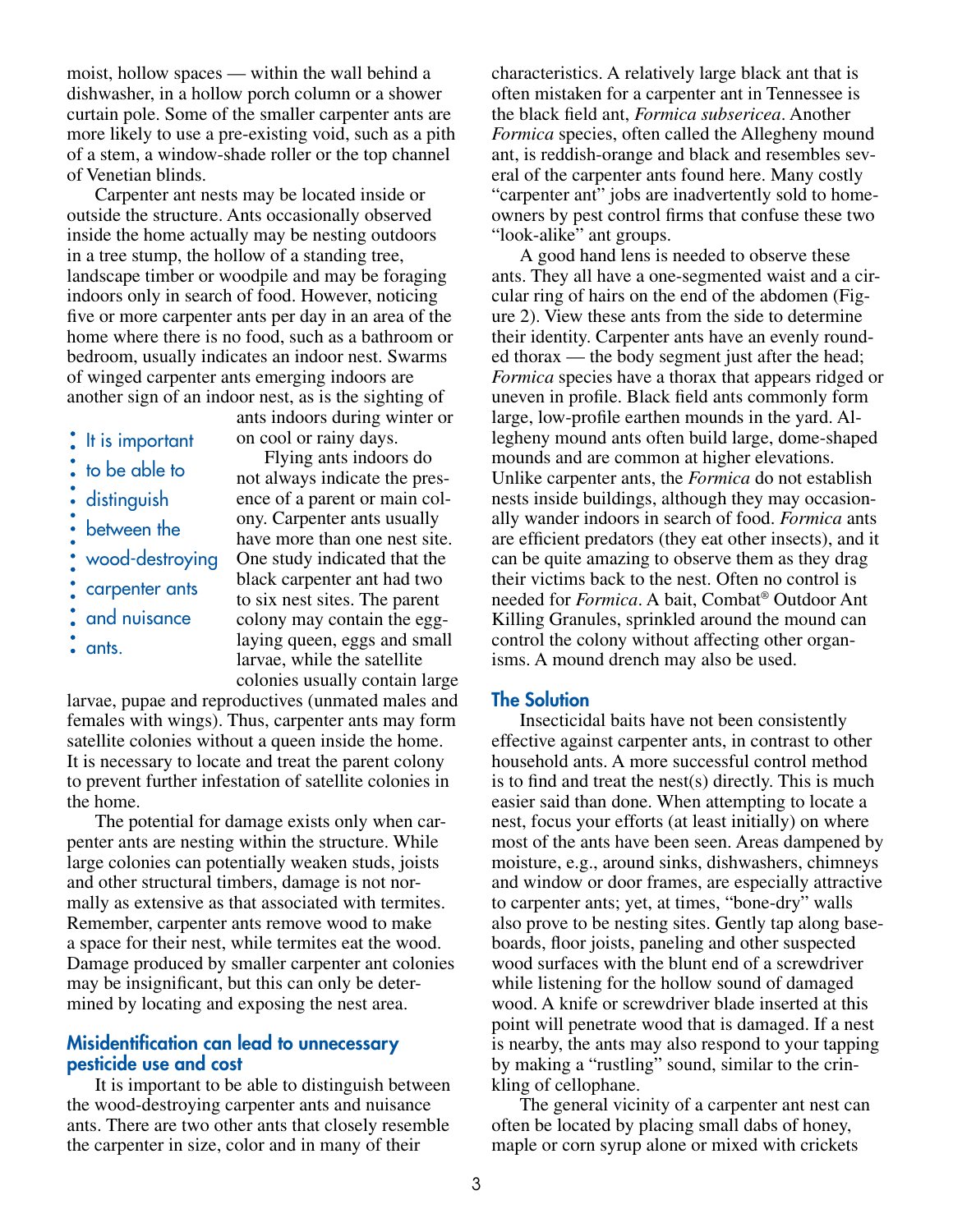

Black Field Ant

**Figure 2.** Carpenter Ant (top) and *Formica* species (bottom). Both ants have a one-segmented petiole and a circular ring of hairs at the end of the abdomen. Notice the carpenter ant has an evenly rounded thorax (body region behind the head) and the *Formica* species has an indentation in the thorax when viewed from the side. Carpenter ants can nest in moist wood in houses and *Formica* species may enter houses in search of food. Figures reprinted with permission from PCT Field Guide for the Management of Structure-Infesting Ants. Formica ant drawing by Kathy Brown-Wing.

or mealworms in the area(s) where ants have been seen. Carpenter ants feed more on proteins — crickets or mealworms — in the spring and more on carbohydrates — honeys and syrups — in the fall. (Place the "bait" onto small squares of wax paper or the back, non-sticky side of masking tape pieces to make clean-up easier.) The best times to set out bait are when carpenter ants are most active — late at night, just after dark or just before sunrise. After the ants have fed on the bait, follow them on their journey back to their nest. A red lens on a flashlight may allow observation of the ants without disturbing them. Be patient — eventually the

ants will disappear behind a baseboard, cabinet or into some other concealed location, such as behind a wall, a window/door frame or a porch column. Treat behind walls and other hidden spaces where ants are entering by injecting into existing cracks and/or drilling small (1/8 inch) holes and puffing an insecticide dust like boric acid to the suspected nest areas. Professional pest control firms have "dusters" specifically designed for this purpose. Professionals also have many more options when choosing a pesticide. Homeowners wishing to perform this treatment themselves can purchase boric acid in a ready-to-use "puffer," or attempt to make one using an empty, dry, narrow-tipped plastic container. With a little luck, the insecticide dust will disperse in the hidden void and, through contact or grooming, kill the ants. If you suspect the nest is in a wall, drill and treat at least 3 to 6 feet on either side of where ants are entering to maximize the chances of contacting the nest. As is true for most ants, carpenter ants prefer to travel along wires, pipes and edges; therefore, it is beneficial also to inject dust into any openings around plumbing pipes and behind (not inside) the junction boxes of electrical light switches and receptacles. Never apply insecticides directly into junction boxes or spray liquids around electrical outlets. Turn off the main circuit breaker as an additional safety precaution.

As noted earlier, carpenter ants seen in the home may actually be nesting outdoors and foraging indoors for food and water. If outdoor nests are suspected, inspect for ants around the foundation and siding of the house at night with a flashlight.

Pay particular attention to areas around doors, windows, decks, edges, cracks and where utility pipes and wires enter the structure. Also, observe areas where tree limbs touch the house. The bait previously described can be used to trace these ants back to their nest. Ants will forage randomly; but upon locating a food source, they will usually return to the nest in a straight line — unless they

**Carpenter** ants seen in the home may actually be nesting outdoors and foraging indoors for food and water.

are following a guideline such as a root or a garden hose. Observe the foragers as they return to the nest. If possible, determine the location of ants over a distance of 3 feet. Once the location of the ants is determined, visualize a straight line in the direction they were foraging. This should lead you right to the nest. You may end up following the ants out into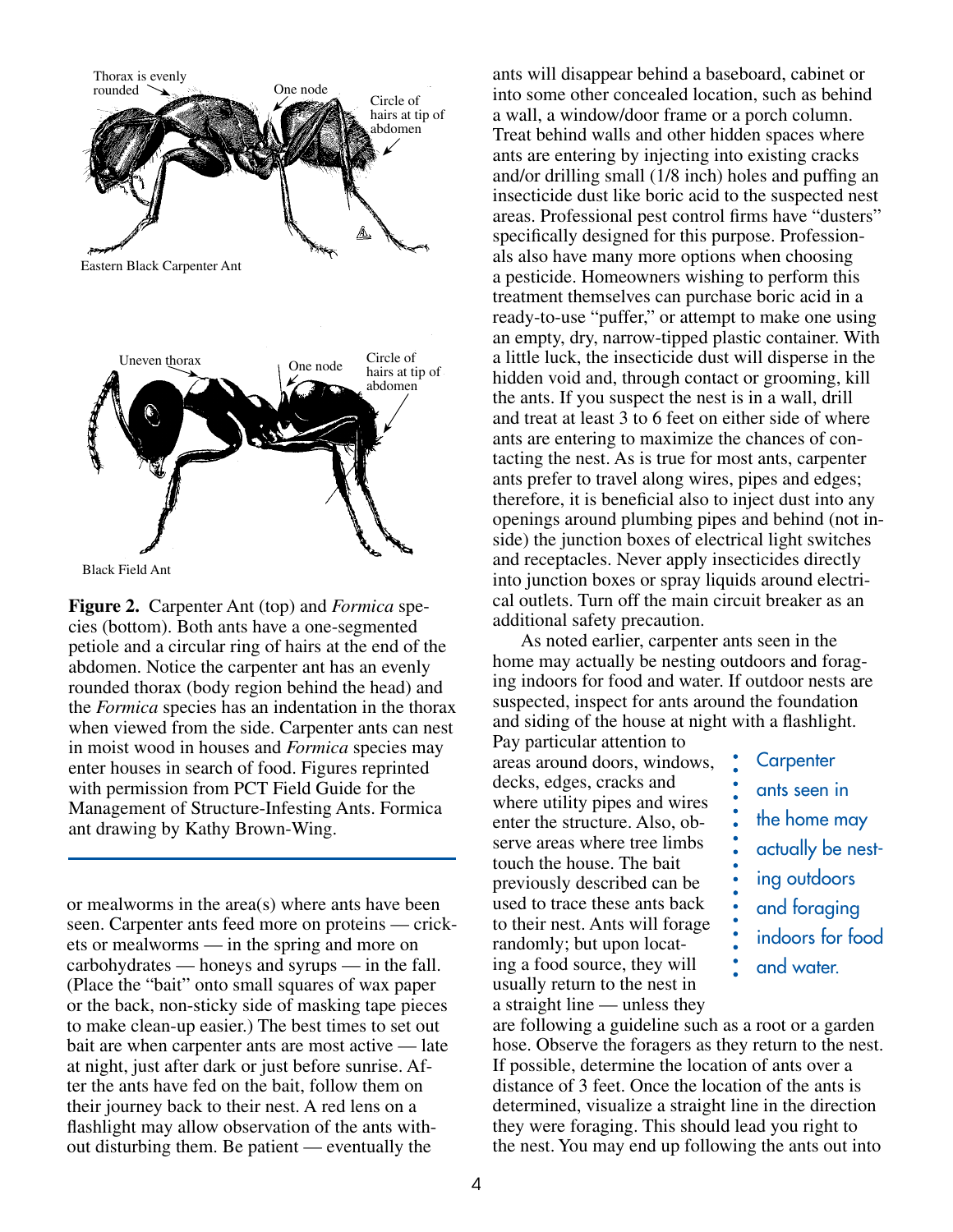Carpenter ants are considered a wood-destroying organism and are reportable on an inspection form should you decide to sell your house. If resale of your house is a concern, then use a professional pest control operator.

the yard, possibly to a nest located in a stump, dead tree limb, rotten fence post, telephone pole or under a log or landscaping timber. Once an outdoor nest is discovered, treatment can be performed by spraying, foaming or dusting it with an insecticide labeled for this use.

If you are hesitant to apply insecticides, but want to perform control procedures yourself, then baiting with less toxic compounds may be the answer. Insecticidal baits for carpenter ant control have had mixed results. Anecdotal information from researchers indicates a one percent boric acid solution in a 10 percent sugar water solution has been successful in controlling the Florida carpenter ant in structures. Also hydramethylnon (Combat® Outdoor Ant Killing Granules) baits may be effective when applied outdoors as granulars along foraging trails. Do not apply fast-acting sprays near baits because spraying could kill the foragers needed to take the bait back to the nest.

Professionals have access to baits, such as Maxfree Carpenter Ant Bait Gel and others; but even with these baits, acceptance and control has been variable. Insecticidal baits do not always provide control as effective as that from other options, and the potential for structural damage needs to be considered as long as carpenter ants are active.

#### Calling a Professional

Eliminating carpenter ants can be very challenging. If you do not wish to attempt control yourself, you may want to call a professional. Pest management firms approach carpenter ant problems differently. Research from the Pacific Northwest has shown a perimeter treatment (the wall/ground

interface, entry points and active ants) of Termidor (fipronil), which is a slow-acting insecticide, has been very successful in controlling carpenter ant species found in that area. Pest management professionals in Tennessee may use this same approach. Some professionals may try to locate the nest(s) and treat only in suspected areas; whereas other companies take a less-directed approach, opting instead to drill and dust as many potential nesting sites as possible. Other companies have been successful with professional baits. Companies not using a bait or Termidor may also apply a perimeter (spray) treatment of a faster-acting insecticide around the foundation of the house to temporarily prevent reinvasion. **Caution:** Applying a perimeter treatment of a fast-acting insecticide to a home where ants are nesting indoors may force the ants to forage inside only, thereby making them more of a nuisance. The approach that should **not** be taken is simply to use a faster-acting spray each month where carpenter ants are seen.

#### Preventing Future Problems

The following measures will help prevent future problems:

- Correct roof leaks, plumbing leaks and other moisture problems that attract carpenter ants.
- Clip back tree limbs and branches touching the roof or siding of the house. These serve as "bridges" nests in dead portions of trees and the structure.
- Seal cracks and openings in the foundation, especially where utility pipes and wires enter from outside.
- Because firewood is a prime nesting location for carpenter ants, never store it in the garage. Stack wood away from the foundation and elevate it off the ground.

For specific pesticide suggestions, see UT Extension PB1690 Insect and Plant Disease Control Manual at http://eppserver.ag.utk.edu/redbook/sections/structural. htm

Adapted from: Mike Potter. 1996. "Eliminating Carpenter Ants," Kentucky Pest News, May 12.